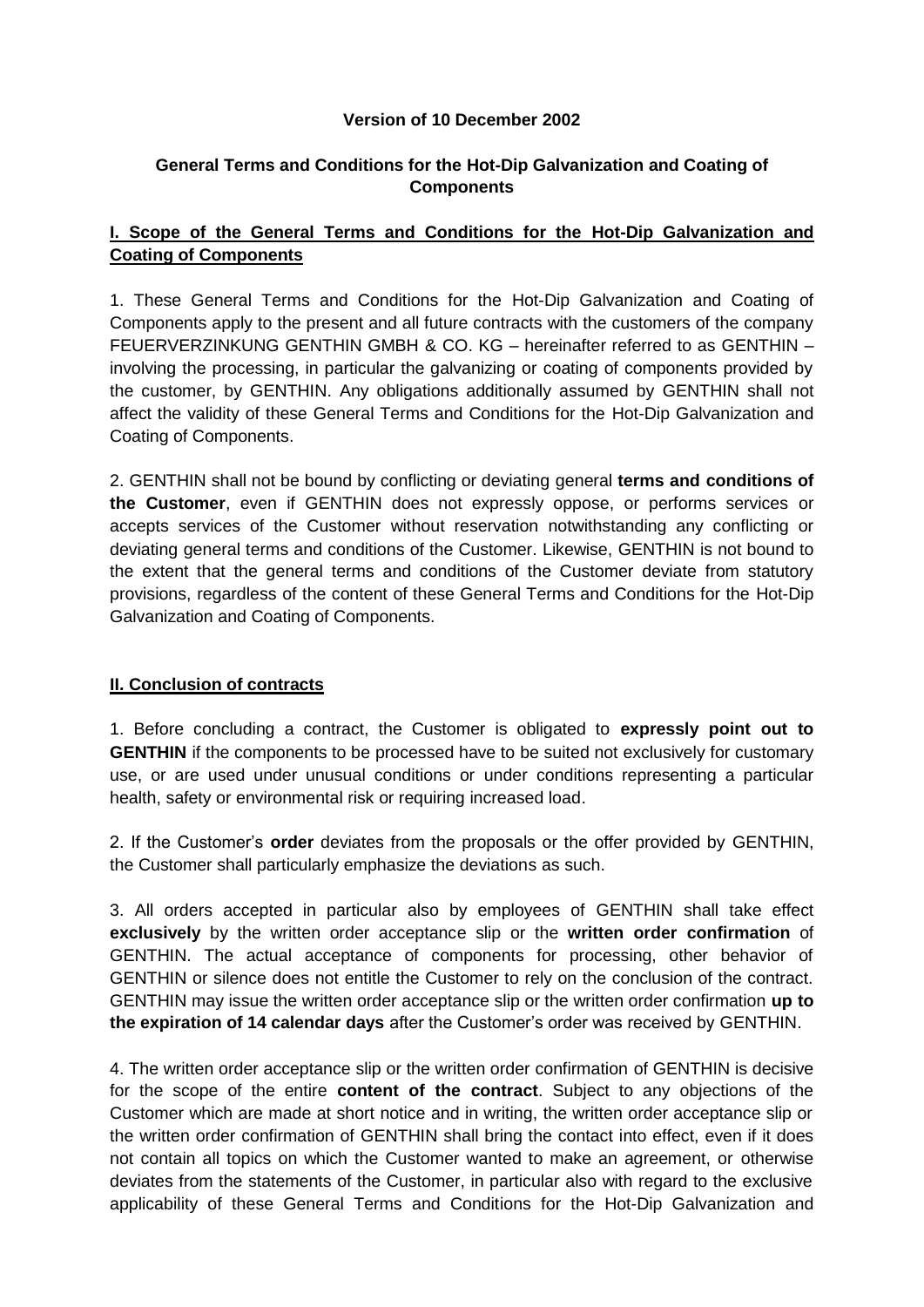Coating of Components. Specific wishes of the Customer, in particular guarantees or other covenants with regard to the processing of the components or the performance of the contract therefore require express written confirmation in each case.

5. The **employees** of GENTHIN are not authorized to refrain from the requirement of the written order acceptance slip or written order confirmation, or to enter into commitments with a deviating content, or to declare guarantees. **Modifications** of the concluded contract shall also require a written confirmation of GENTHIN.

# **III. Obligations of GENTHIN**

1. GENTHIN shall perform all hot-dip galvanizing works in accordance with DIN EN ISO 1461, centrifugal galvanizing in accordance with DIN 267 Part 10, and coating works in accordance with DIN EN ISO 12 944. GENTHIN is not obligated to perform **services** which are not specified in the written order acceptance slip or written order confirmation or in these General Terms and Conditions for the Hot-Dip Galvanization and Coating of Components.

2. GENTHIN is obligated to supply **pieces of an average kind and quality,** taking into account the tolerances which are usual in the trade with regard to the type, quantity, quality and packaging. GENTHIN is entitled to perform partial deliveries and bill them separately.

3. GENTHIN shall store the components handed over and shall treat them with the same care GENTHIN usually applies in its own matters. GENTHIN will only pay damages for damages occurred to the **components** to the extent that GENTHIN is obligated to do so according to the provisions of Section VIII. Any further liability of GENTHIN is excluded. GENTHIN is not obligated to take out any insurance.

4. Agreed **delivery times** require that the Customer hands over the components to be processed at the time indicated in the order confirmation, submits any documents, permits or approvals to be obtained in due time, makes down payments as agreed, and performs all other obligations incumbent on it in due time. Apart from that, the delivery times specified by GENTHIN are always approximate values. The delivery date is observed if GENTHIN has notified the Customer by the delivery date that the components are ready for delivery. GENTHIN is entitled to delivery prior to the agreed date.

5. GENTHIN is entitled to perform contractual obligations **after the scheduled date**, if the Customer is informed about the delay and a period for subsequent performance is notified to the Customer, unless subsequent performance is unacceptable to the Customer, or the Customer refuses the offer of subsequent performance within a reasonable period. In case of subsequent performance, GENTHIN shall refund the additional expenses of the Customer which are demonstrably necessary due to the delay, to the extent that GENTHIN is liable for damages according to the provisions of Section VIII.

6. GENTHIN is not obligated to take back **packaging material** (transport, sales or other packaging) from the Customer. Notwithstanding any legal provisions, the Customer shall reuse, recycle or otherwise dispose of the packaging as prescribed otherwise at its own expense. The provision above shall apply regardless of whether the packaging is charged separately to the Customer or not.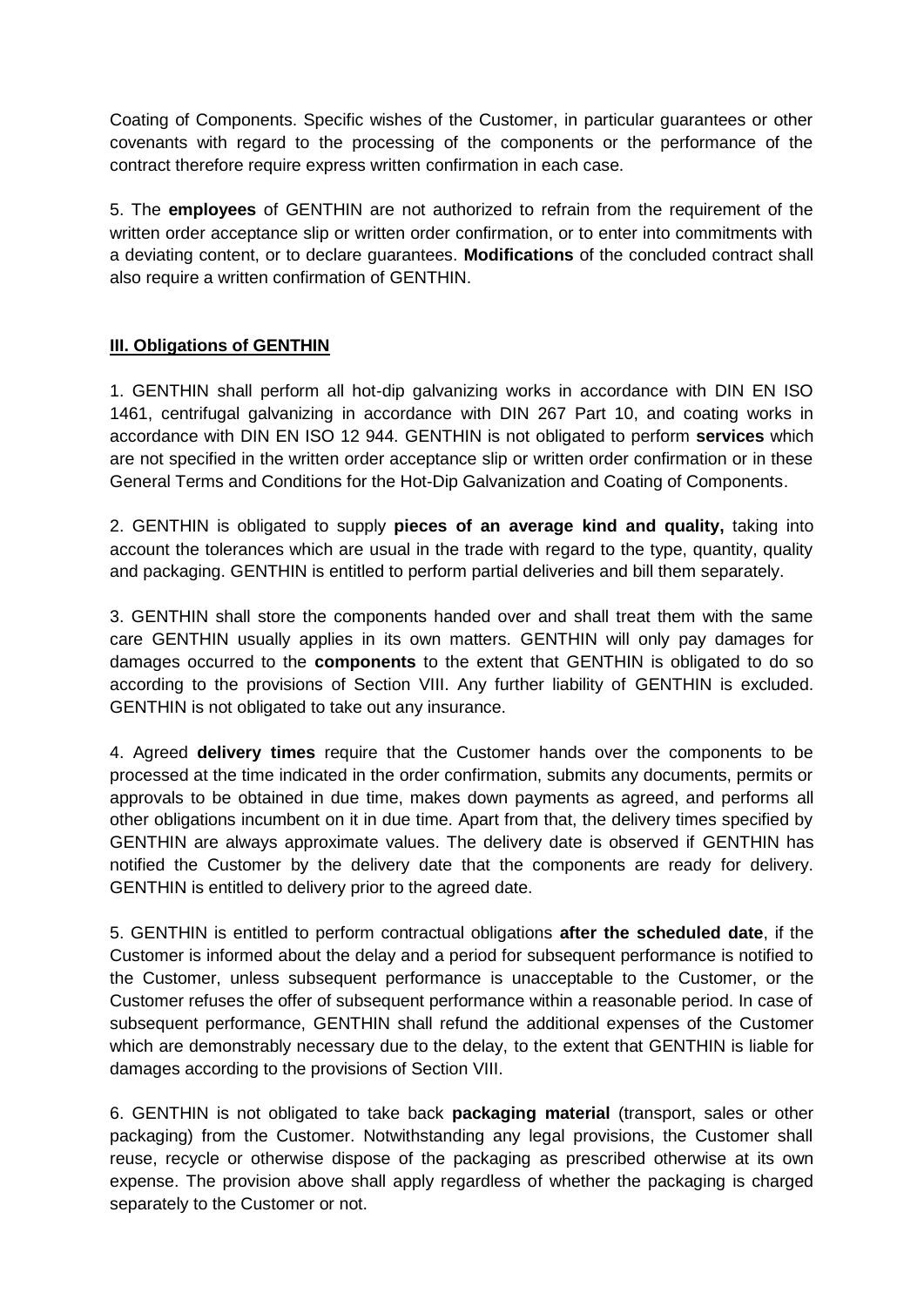7. Without waving any further statutory rights, GENTHIN is entitled to the **defense of uncertainty** according to § 321 of the German Civil Code (BGB) in particular if the Customer insufficiently performs its obligations to GENTHIN or third parties, or is slow to pay, or the limit set by a credit insurer is exceeded or will be exceeded with the forthcoming delivery. Instead of the defense, GENTHIN may make future works – including already confirmed works – dependent on prepayment. GENTHIN is not obligated to continue with its services as long as services provided by the Customer to avoid the defense do not offer sufficient security or may be subject to appeal.

# **IV. Obligations of the Customer**

1. The Customer shall deliver all components handed over to GENTHIN for processing together with a delivery note, which contains a description of the component and details on the **number of pieces**. GENTHIN can check the number of pieces only by random samples.

2. The Customer shall ensure that it will hand over to GENTHIN exclusively components which are **suitable for galvanization** according to DIN EN 10025 and designs which are **appropriate for galvanization**, which are suitable for hot-dip galvanizing due to their chemical composition and their mechanical characteristics. GENTHIN may verify their suitability only by visual inspection. Steel materials according to other standards and/or with other characteristics can be accepted by GENTHIN for processing only after express written confirmation in the order acceptance slip or the order confirmation.

#### **V. Price and payment**

1. Notwithstanding any further obligations to secure or prepare payments, the compensation shall be **due for payment** upon the issue of the invoice. The amount of the interest payable after the due date provided by law shall be determined according to § 288 BGB. Periods granted for payment will cease to apply and receivables will be immediately due for payment if the opening of insolvency proceedings on the Customer's assets is applied for, if the Customer fails to meet material obligations owed to GENTHIN or third parties without a justified cause, or if the Customer has provided inaccurate information on its creditworthiness.

2. The **calculation basis** for determination of the price is the original weight of the galvanized goods determined by GENTHIN. If no price has been agreed, the list price of GENTHIN which is prevailing at the delivery date shall apply. GENTHIN reserves the right to charge a minimum price for small orders.

3. The galvanizing and coating works incumbent on GENTHIN are covered by the **price**. Cleaning and straightening works as well as packaging are charged separately, if they exceed the requirements of DIN EN ISO 1461. If other ancillary works are necessary, GENTHIN is entitled to charge surcharges. Such ancillary works include in particular the removal of old paint coats or old zinc coatings, the subsequent placement of galvanizing openings, and dipping components twice.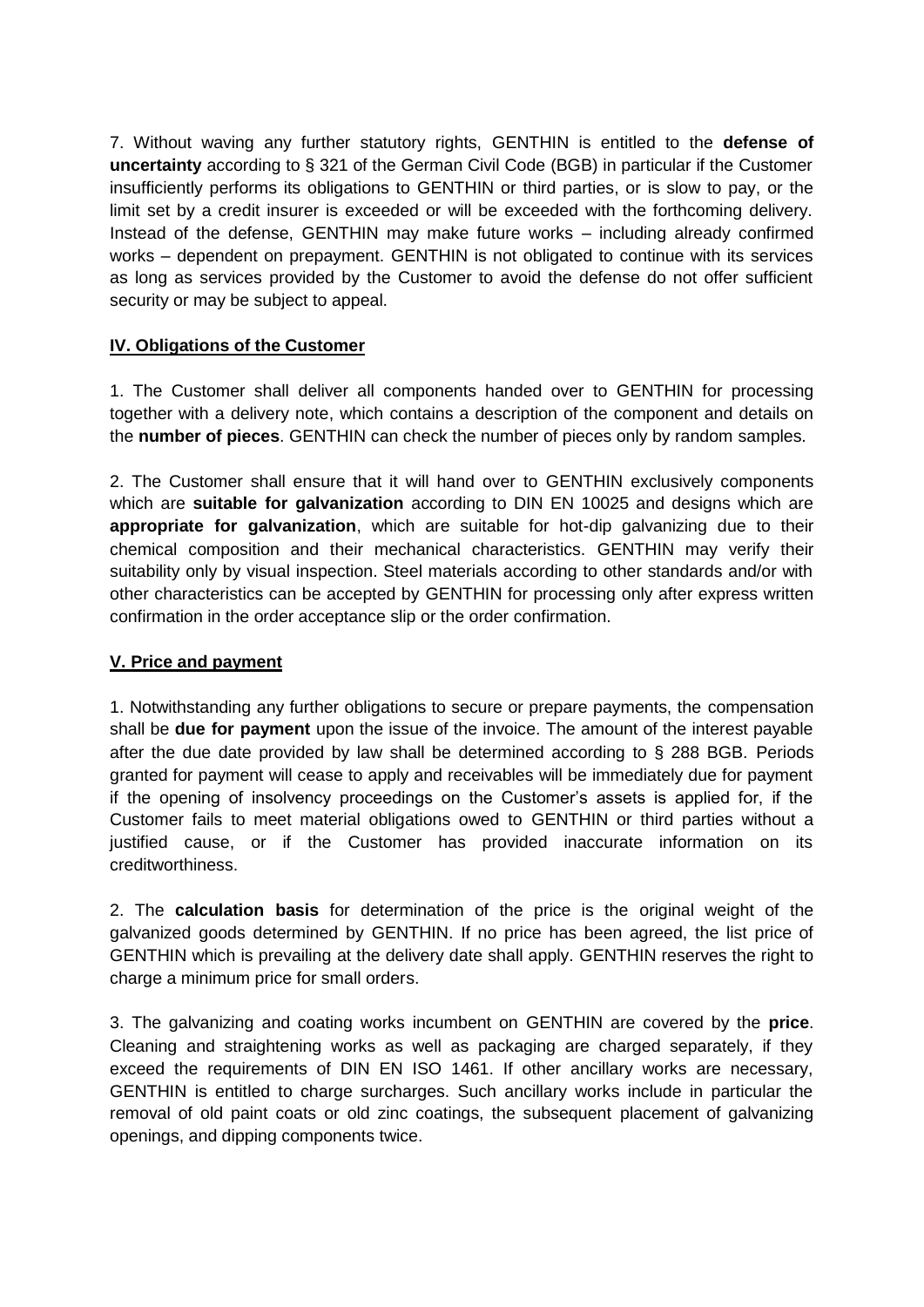4. Covenants for **cash discounts** must be shown in each individual case in the written order confirmation of GENTHIN, and shall apply only under the condition of timely and full payment.

5. The **payments** shall be transferred in EUROS without deduction and free of charge through the banking institution designated by GENTHIN. **Timeliness** of the payment depends on the time when the amount is credited to the bank account without reservation.

6. GENTHIN may **set off** incoming payments at its own discretion against the accounts receivable from the Customer by virtue of its own or assigned rights at the time of payment.

7. Rights of the Customer to **set-off** against the claims of GENTHIN are excluded, unless the counterclaim is founded in the Customer's own right and has either been legally established by a court or is due and undisputed or has been accepted by GENTHIN in writing.

8. Rights of the Customer to **withhold** the payment or to raise defenses are excluded, unless the Customer is entitled to this according to § 641 para. 3 BGB or GENTHIN has materially violated obligations which are due to and arising from the same contractual relationship in spite of a written warning, and has not offered appropriate security.

# **VI. Warranty**

1. Without waiving the statutory exclusions or restrictions of responsibility of GENTHIN, the goods are considered to have a **material defect** if they deviate significantly from the kind, quantity or quality agreed in the written order acceptance slip or the written order confirmation, taking into account the provisions in Section III., or in the absence of agreed quality, if they deviate significantly from the quality customary in Genthin, or if it is obvious that they are not suitable for the use which is customary in Genthin. Rejects and shortfalls up to 5% in case of small parts delivered as bulk material and white rust at the components which does not impair corrosion protection do not constitute material defects.

2. Unless expressly provided otherwise in the written order acceptance slip or the written order confirmation, GENTHIN is in particular **not responsible** to ensure that the processed components are suitable for any use other than the customary use, or that they fulfill any further requirements of the Customer. GENTHIN is not liable for material defects arising after the time when the risk has passed. GENTHIN is not responsible if the Customer has handed over materials or designs which are unsuitable for galvanizing or coating. This applies in particular if stress results in deformations and cracks.

GENTHIN is also not responsible for faults or occurrences to the pieces to be galvanized, which are caused by the base material or prior processing (e.g. rolling defects, peelings, scales, overfolds, rough surfaces, scars, grooves, edges, welding pits, chips, etc.).

3. Also in case of follow-up business, **guarantees** or covenants requested by the Customer always have to be specifically shown in the written order acceptance slip or the written order confirmation. In particular keyword-style descriptions, reference to generally accepted standards and DIN standards, the use of trademarks or quality marks, or the submission of specimen or samples do not by themselves constitute the assumption of a guarantee or covenant. The employees of GENTHIN are not entitled to grant guarantees or covenants or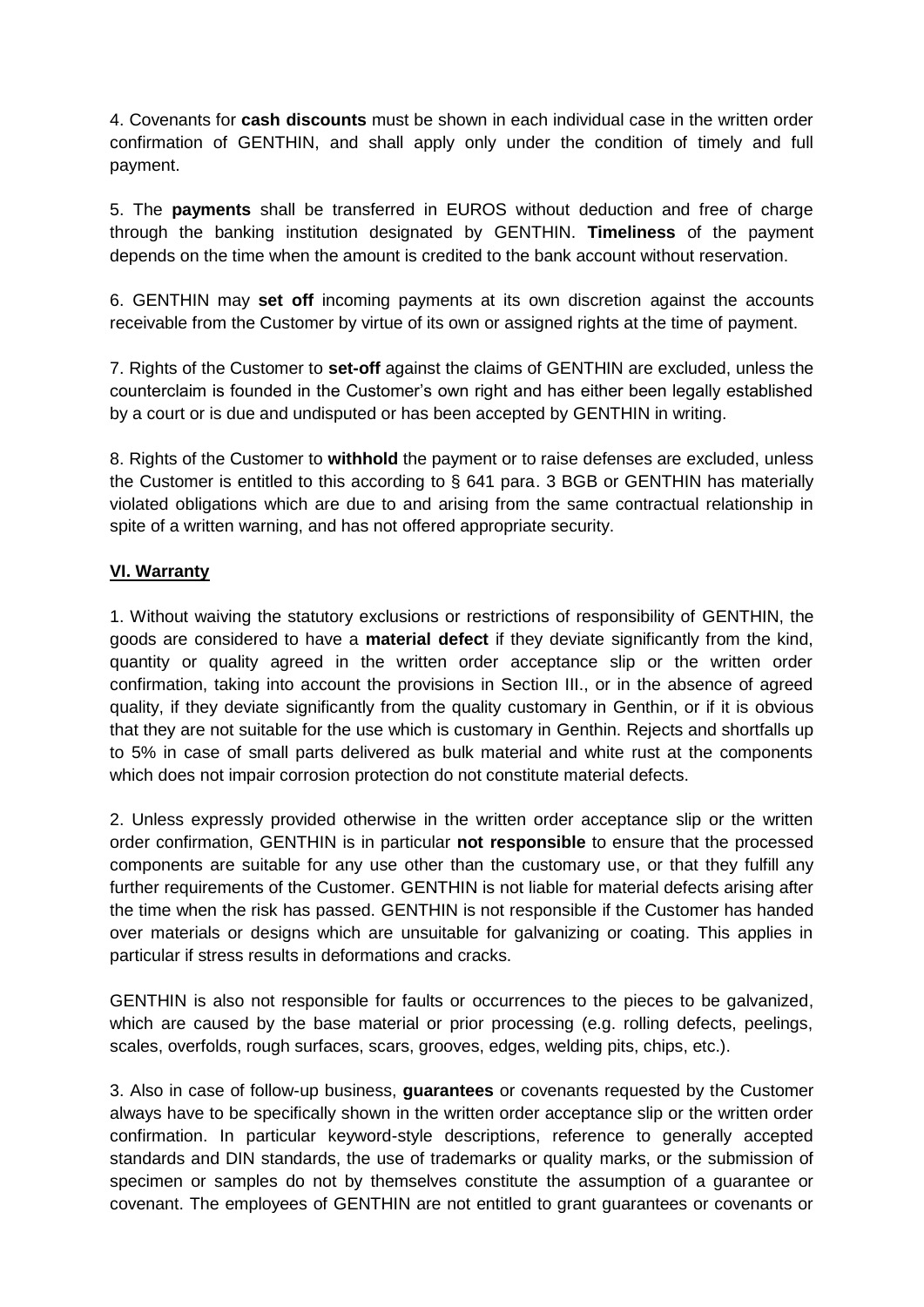to make statements on special applications or on the economic viability of the processed components.

4. If the Customer itself or through third parties makes **attempts to remove material defects** without the approval of GENTHIN, GENTHIN is released from the warranty obligation, unless they are appropriately removed and GENTHIN is immediately notified.

5. The Customer shall **immediately** inspect each individual consignment in every respect for visible and typical quality, quantity and other kinds of deviations. Upon their **acceptance**, the components are considered approved. The installation or any other use of the components are considered acceptance. **Notices of defects** have to be made directly to GENTHIN immediately in writing and exactly stating their type and extent. The employees of GENTHIN are not entitled to accept notices of defects or issue warranty-related statements.

6. In case of justified complaints, the Customer may request **subsequent performance** from GENTHIN in accordance with the statutory provisions within a reasonable period after notification of a defect. Imperfections are post-processed with single-component zinc dust coating materials. GENTHIN is not obligated to pay the expenses incurred for subsequent performance, if they are increased because of relocation or other modifications of the components made after the notice of defects was sent. Shipping costs resulting from a return of a consignment are only at the expense of GENTHIN if GENTHIN has expressly requested the return.

7. In case that subsequent performance definitely fails, is impossible or is not performed within a reasonable time, the Customer is entitled according to the statutory provisions to **reduce** the compensation or **withdraw** from the contract after setting a period and notice of refusal within a preclusion period of four weeks after expiry of the deadline. Notwithstanding the Customer's legal remedies, GENTHIN is always entitled to improve faulty components.

8. Subject to any written confirmed covenants to the contrary, and subject to fraudulent concealment by GENTHIN, the Customer does **not have any further claims** for defects. Claims for damages according to the provisions in Section VIII. which are established by operation of law remain unaffected thereof.

9. Any claims of the Customer based on defects shall **fall under the statute of limitations** one year after commencement of the respective statutory limitation period. Claims for damages based on intent remain unaffected thereof.

#### **VII. Withdrawal**

1. In addition to the provisions in Section VI.-7., the **Customer is entitled** to withdraw from the contract, taking into account the relevant statutory provisions, if the services owed by GENTHIN have become impossible, GENTHIN is in delay with the performance of contractual principal obligations, or has otherwise breached duties established by this contract and GENTHIN is responsible for the delay or breach of duties according to Section VIII.-1.-b). In order for a delay to be considered to exist, it is always necessary without waiving any further statutory requirements also in case of a specified delivery timeframe, to submit a separate written request directly to GENTHIN after the due date, to perform the service within a reasonable time.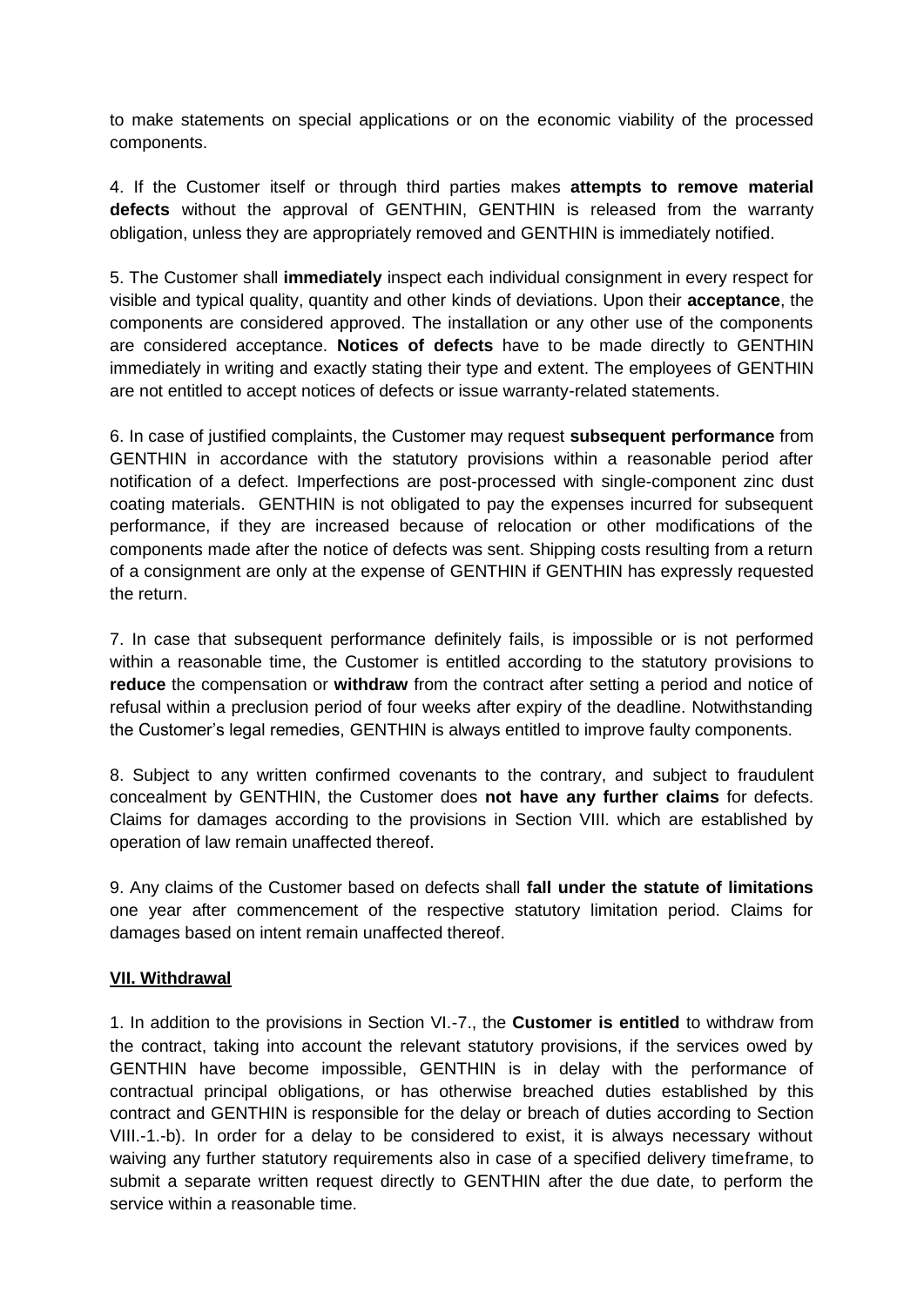2. Without waiving any further statutory rights, **GENTHIN is entitled** to withdraw from the contract without compensation if the Customer objects to the application of these General Terms and Conditions for the Hot-Dip Galvanization and Coating of Components, if the opening of insolvency proceedings on the Customer's assets is applied for, if the Customer fails to fulfill material obligations owed to GENTHIN or third parties without stating a justifying cause, if the Customer provides inaccurate information on its creditworthiness, if GENTHIN without fault is not delivered itself properly or in due time, or if GENTHIN is no longer able to perform its service obligations for other causes with means which are acceptable taking into account its own interests and the justified interests of the Customer, which can be identified upon conclusion of the contract, and in particular the agreed consideration.

#### **VIII. Damages**

1. Except for the liability under the Product Liability Act for damages resulting from the culpably injury of the life, body or health, **GENTHIN is obligated to pay damages** within the scope of this contract and outside the contract without waiving the statutory requirements only in accordance with the provisions below. These provisions shall also apply if any warranty obligations are violated and in case of default:

a) The Customer is primarily obligated in accordance with the provisions in Section III. to accept an offer for subsequent performance, and in accordance with the provisions in Section VI. to accept the **warranty-related remedies**, and may claim damages only for remaining disadvantages, but in no case instead of other legal remedies.

b) GENTHIN shall be liable only in case of culpable **breach** of material obligations and in case of intentional or grossly negligent breach of other **duties** owed to the Customer.

c) In case of liability, and taking into account the limits according to letter d), GENTHIN shall replace the proven **loss** of the Customer to the extent in which the loss was **foreseeable** for GENTHIN as a consequence of the breach of duty upon conclusion of the contract with regard to the occurrence and amount of the loss and could not have been avoided by the Customer. The Customer shall **inform** GENTHIN in writing before contract conclusion on any particular risks, risks of atypical losses and unusual amounts of loss.

d) **GENTHIN will not assume liability** for lost profit and non-material adverse effects. Apart from that, the **amount of compensation** based on default shall be limited to 0.5% for each completed week of default and a maximum of 5%, and based on other breaches of duty to 200% of the value of the services. This paragraph shall not apply to gross culpability of the bodies or executives.

e) Notwithstanding compliance with the statutory provisions and the provisions set forth in these General Terms and Conditions for the Hot-Dip Galvanization and Coating of Components, the Customer may only claim **compensation instead of performance** after having threatened GENTHIN with the refusal of accepting performance, and in the absence of performance having definitely refused performance to GENTHIN within a reasonable time after the threat of refusing acceptance.

f) The **limitation period** for contractual claims shall also apply to extra-contractual claims of the Customer against GENTHIN competing with contractual claims. Provided that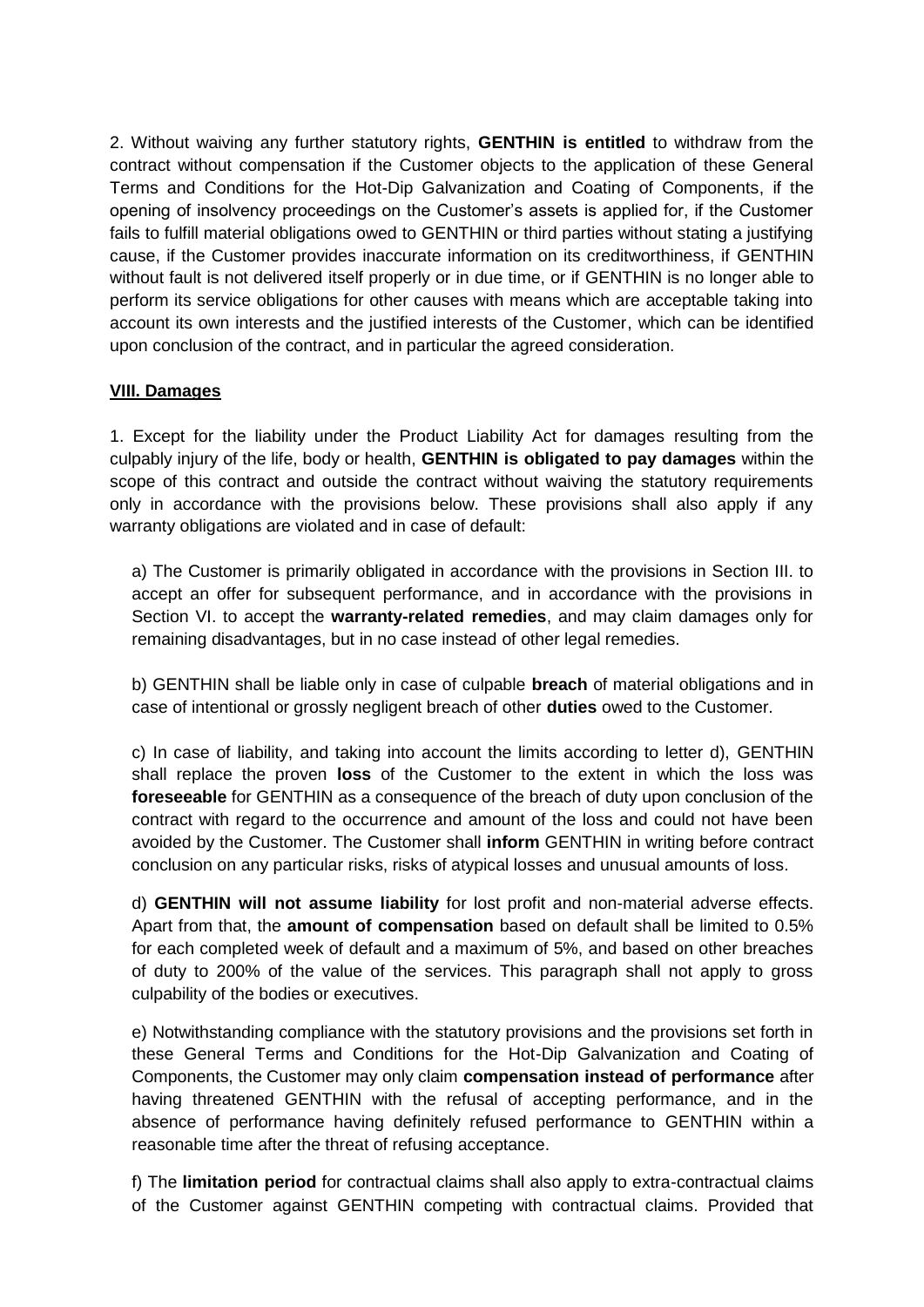GENTHIN is not liable on account of intent or the Customer's claim has not fallen under the statute of limitations before, taking legal action for damages is subject to a **preclusion period of 6 months**, commencing with the refusal of the payment of damages.

g) The provisions above on the liability of GENTHIN shall also apply to statutory claims of the Customer for compensation of **wasted expenses** and for the **personal liability** of the employees, workers, staff, representatives and vicarious agents of GENTHIN.

2. Notwithstanding any further statutory or contractual claims of GENTHIN, the **Customer** is **obligated to pay damages** to GENTHIN as follows:

a) In case of **delayed receipt of payment**, the Customer shall reimburse the legal costs of judicial and extra-judicial litigation as well as interest of 8% above the base rate of the European Central Bank.

b) Subject to the Customer's proof that no damage or only considerably less damage was suffered, GENTHIN shall be entitled in case of **delayed acceptance** or in the case of a release order for delivery which was agreed upon but not made by the Customer after setting a reasonable grace period, to claim **damages at a flat rate** of 15% of the respective delivery amount without proof.

c) The Customer shall compensate GENTHIN for all damages including lost profit which were caused by the provision of materials which are **not suitable for galvanization** or designs which are **not appropriate for galvanization.**

# **IX. Contractor's lien and property pledged as collateral**

1. There is a **contractor's lien** on the components handed over to GENTHIN for processing, securing all claims of GENTHIN that may arise from the business relationship with the Customer.

2. If GENTHIN hands over the components to the Customer before all claims to GENTHIN are fully satisfied, **the Customer transfers ownership of the components to GENTHIN in order to secure** all claims arising from any kind of legal cause, including the principal and secondary claims of GENTHIN to the Customer that may become due in the future. In the case of current accounts, the respective balance is secured. The Customer shall keep the components safe for GENTHIN without compensation.

3. If the Customer only has a contingent right to the components, transfer of the property shall be replaced by **transfer of the contingent right**. The Customer grants GENTHIN with immediate effect the right to waive retention of title by satisfaction of the owner.

4. If the components are assigned to a third party as a security, the **Customer shall assign its claim for retransfer of ownership to GENTHIN**. This shall also apply to possible claims of the Customer arising from excessive security to owners on account of reservation of title and security. GENTHIN accepts such assignment.

5. The Customer is obligated to **insure** the components in regard to which ownership according to Section IX.-2. or the contingent right according to Section IX.-3. was transferred to GENTHIN by way of security, or in respect of which a claim for retransfer of ownership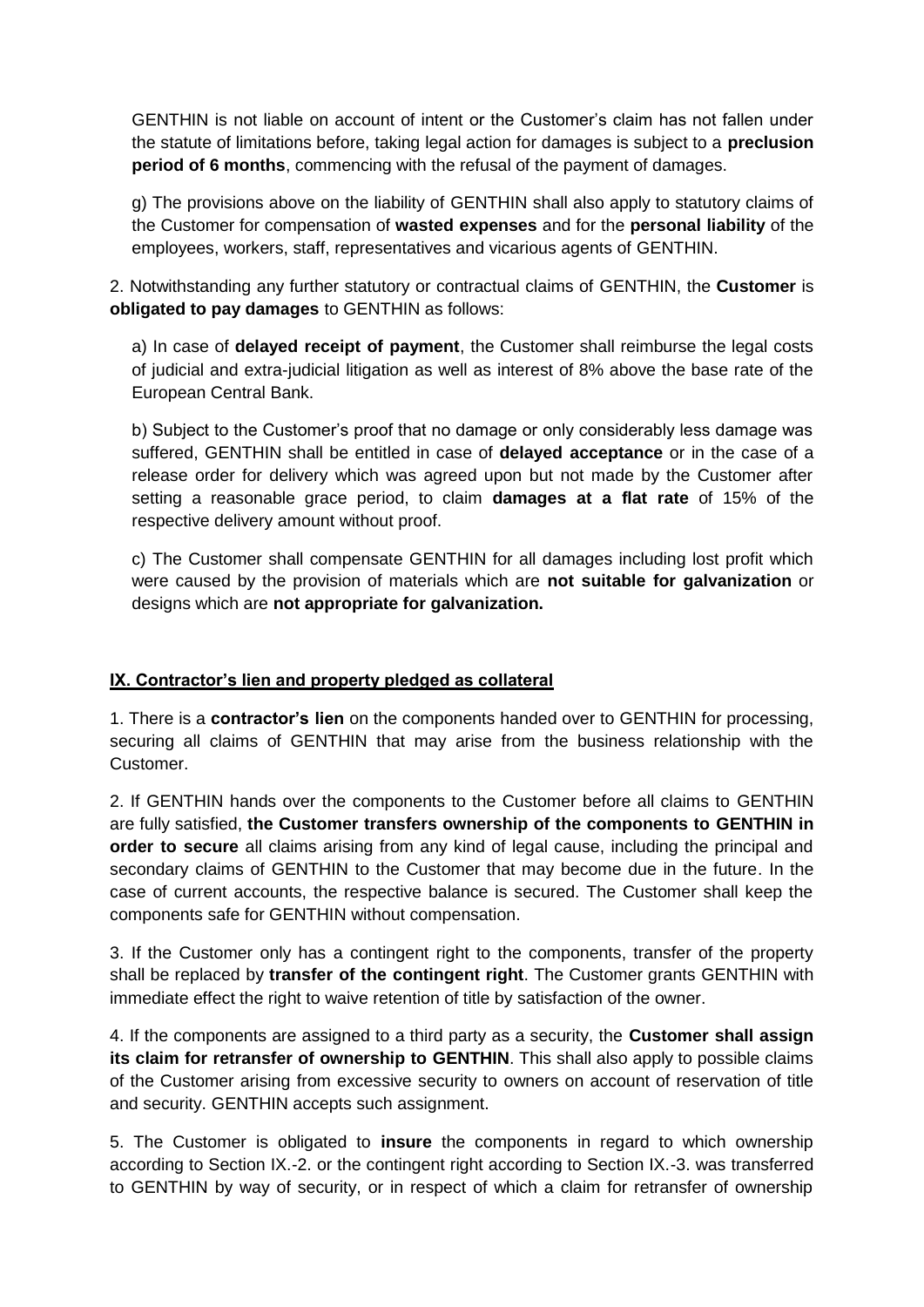according to Section IX.-4. was assigned to GENTHIN, against theft, damage and destruction, and on RIETBERGWERKE's request to store the components separately or isolate them in a suitable manner at the Customer's own expense, and to take all measures which are necessary to **comprehensively safeguard the aforementioned rights or claims**. The Customer herewith irrevocably assigns the full amount of the claims against the insurances to GENTHIN by way of security, and GENTHIN accepts such assignment.

6. The Customer shall **inform** GENTHIN immediately in writing if claims or rights are asserted by a third party with regard to the components in regard to which ownership according to Section IX.-2. or the contingent right according to Section IX.-3. was transferred to GENTHIN by way of security, or in respect of which a claim for retransfer of ownership according to Section IX.-4. was assigned to GENTHIN, or with regard to the claims assigned to GENTHIN, and shall assist GENTHIN free of charge in the pursuit of its interests. If a **third party** acquires rights to the components, the claims of the Customer to the third party including all rights are herewith irrevocably assigned to GENTHIN by way of security, and GENTHIN accepts such assignment.

7. The Customer may **sell** the components in regard to which ownership according to Section IX.-2. or the contingent right according to Section IX.-3. was transferred to GENTHIN by way of security, or in respect of which a claim for retransfer of ownership according to Section IX.-4. was assigned to GENTHIN, within the scope of proper business management, and only under the condition that the Customer is not in default with its payments. The Customer is not entitled to any other disposals (e.g. transfer by way of security, pledging, etc.). The Customer herewith irrevocably assigns the full amount of **claims against its buyers** to which the Customer is entitled from the sale of the components, including all ancillary rights, by way of security to GENTHIN. If the Customer includes the claims arising from a sale into a **current account relationship** with its buyers, it herewith irrevocably assigns the full amount of the current account receivables after balancing by way of security to GENTHIN, and GENTHIN accepts the assignments.

8. The Customer remains entitled to **collect** the claims assigned to GENTHIN on **a trust basis** on behalf of GENTHIN, provided that it is not in delay with its payments. The Customer is not entitled to assign the claims to third parties. The Customer shall record any incoming payments separately and immediately pass them on to GENTHIN until the secured claims of GENTHIN are fully satisfied. If payment is effected by transfer to the Customer's credit institution, the Customer herewith irrevocably assigns the claims it is entitled to against its credit institution to GENTHIN. If the Customer receives **bills of exchange** to settle the claims against third parties, it herewith irrevocably assigns the claims it is entitled to against its credit institution in case of discounting the bill of exchange to GENTHIN.

9. The further **treatment and processing** of components which are not fully paid yet, in regard to which ownership according to Section IX.-2. or the contingent right according to Section IX.-3. was transferred to GENTHIN by way of security, or in respect of which a claim for retransfer of ownership according to Section IX.-4. was assigned to GENTHIN, shall be carried out on behalf of GENTHIN as the manufacturer as defined in § 950 BGB without any obligations arising for GENTHIN. In case of **combination or mixing** with other objects, GENTHIN shall be entitled to co-ownership in the new object in relation of the invoice amount of the components being subject to retention of title to the invoice amount of the other objects used. The combination with a **real estate** shall be only on a temporary basis. If the component is mixed, blended or combined with other objects in a manner so that the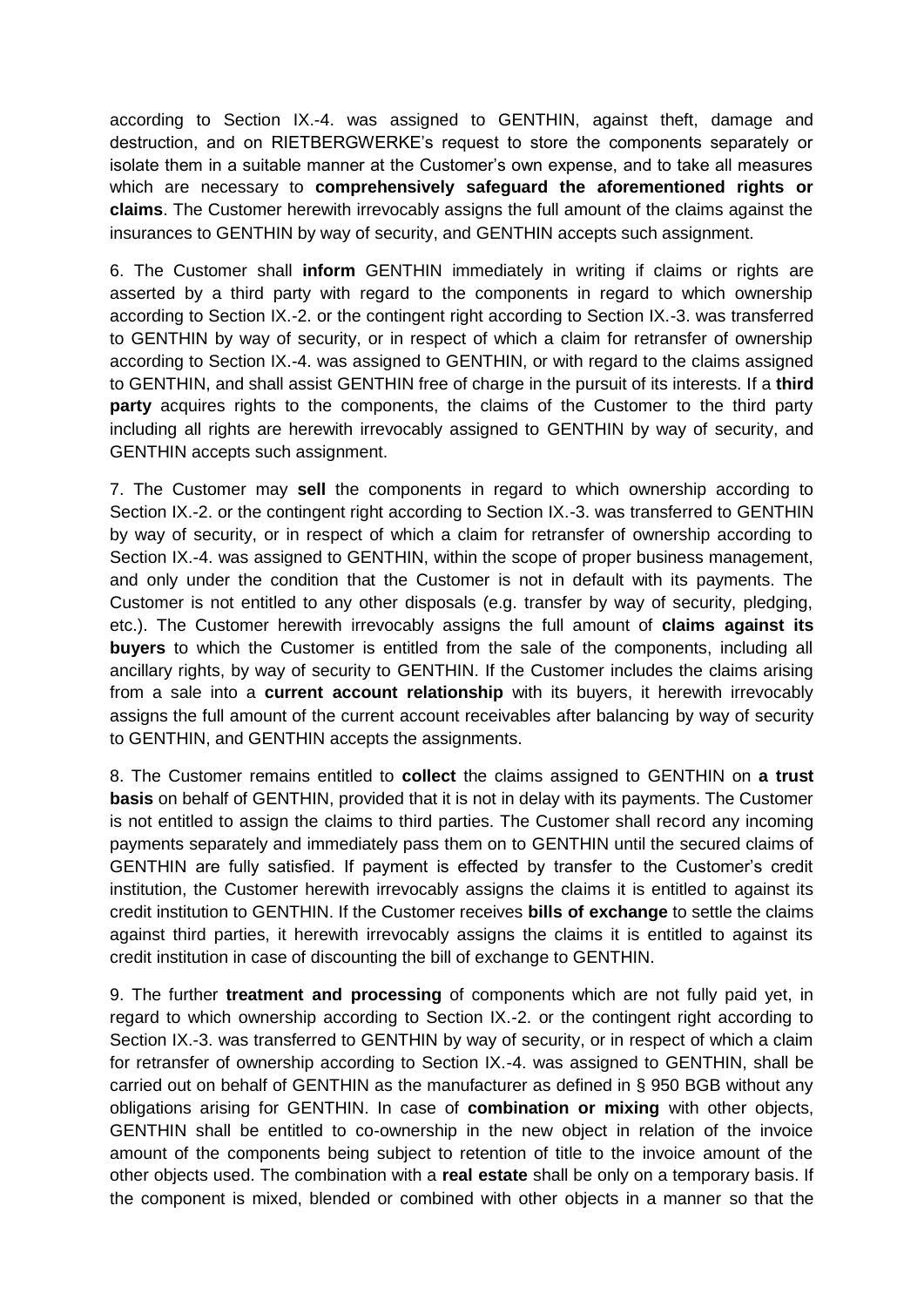ownership of GENTHIN lapses by virtue of law, the Customer assigns its ownership or coownership rights to the new object to GENTHIN with immediate effect, and shall keep them in trust for GENTHIN free of charge.

10. The Customer shall inquire if necessary to what extent the components still serve to secure claims of GENTHIN. GENTHIN is not obligated to quantify the extent of the security interests upon any payments without being requested. If components which are not fully paid yet are still in the custody of the Customer, GENTHIN shall **release components** at the Customer's request, to the extent that the invoice value of the components exceeds the total amount of unsettled receivables by more than 20% and GENTHIN has no rights of separations with regard to the components. This applies accordingly to the extent that ownership transferred by way of security or the contingent right to components or the claim for retransfer has been replaced by claims against third parties, which are asserted by GENTHIN on its own behalf. Apart from that, GENTHIN shall release securities at the Customer's request, to the extent that the market value of the securities exceeds the total amount of the secured receivables by more than 50% plus value-added tax incurred at the time of utilization.

11. If any components which are not fully paid yet, in regard to which ownership according to Section IX.-2. or the contingent right according to Section IX.-3. was transferred to GENTHIN by way of security, or in respect of which a claim for retransfer of ownership according to Section IX.-4., are in the custody of the Customer and the opening of insolvency proceedings on the Customer's assets is applied for, or the Customer fails to fulfill its obligations owed to GENTHIN or third parties without stating a justifying cause, GENTHIN may **revoke the Customer's right to ownership** and demand the surrender of the components without cancellation of the contract. GENTHIN is not entitled to demand surrender if the insolvency administrator decides to perform the contract and the price of the goods has been paid.

12. In case of withdrawal from the contract, in particular for delayed payment of the Customer, GENTHIN is entitled to **sell** the components **in the open market** and satisfy its claims from the proceeds. Notwithstanding any other rights which GENTHIN is entitled to, the Customer is obligated to reimburse GENTHIN for the **expenses** of contract conclusion, for contract execution so far and dissolution of the contract, as well as the costs for the return of the components, and pay a **user charge** of 5% of the value of the components for each commenced month since the risk has passed.

# **X. Other provisions**

1. To comply with the **written form**, it is neither required to sign documents with one's own name nor with an electronic signature. Notifications by telex or e-mail comply with the written form as well as other forms of text, without it being required that the end of the statement is particularly identified as such.

2. GENTHIN shall **process the data** about the Customer obtained in connection with the business relationship as defined in the Federal Data Protection Act.

3. Without GENTHIN waiving any further rights, the Customer shall indemnify GENTHIN without restriction against all claims of third parties which are asserted against GENTHIN on the basis of **product liability** or other provisions, to the extent that the liability is based on circumstances which are established by the Customer or other third parties without the express written consent of GENTHIN, such as the presentation of the product. The